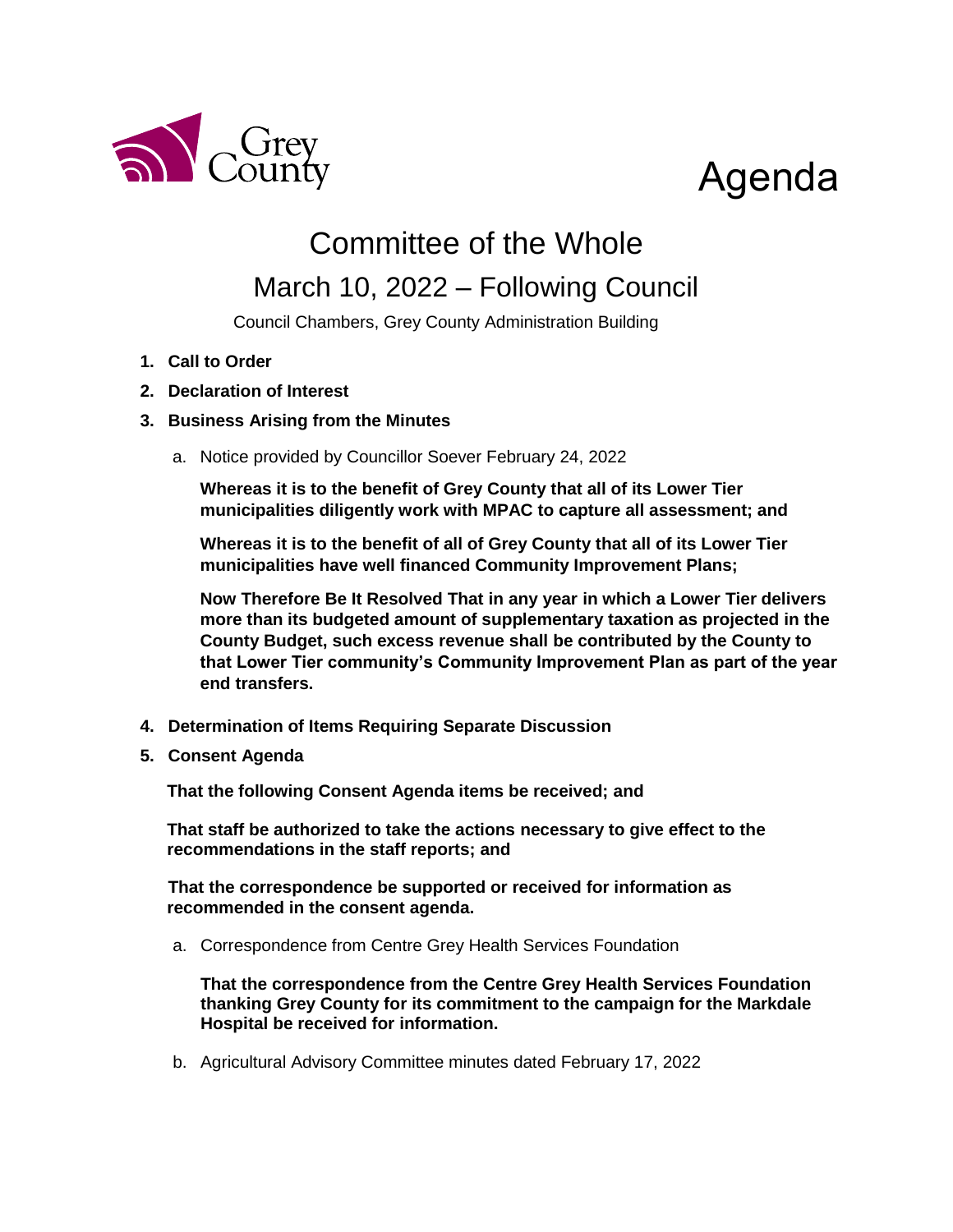**That the Agricultural Advisory Committee minutes dated February 17, 2022 be endorsed as presented; and**

**That the following resolutions contained therein be endorsed:**

- **i. That the correspondence from the Town of Georgina regarding the lack of recycling options for agriculture bale wrap, twine and boat shrink be supported.**
- **ii. That the following correspondence be received for information:**
	- a. **Farm and Food Care Ontario regarding the "Real Dirt on Farming" booklet.**
	- b. **the Source Local News Release**
- c. Mental Health and Addictions Task Force minutes dated February 22, 2022

**That the Mental Health and Addictions Task Force minutes dated February 22, 2022 be adopted as presented; and**

**That the following resolutions contained therein be endorsed:**

- **i. That the Terms of Reference for the Mental Health and Addictions Task Force be endorsed as presented.**
- **ii. That Report SSR-MHATF-03-22 regarding the Mental Health and Addictions Task Force Workplan be received; and**

**That subject to the Task Force's input and direction, the workplan be updated and brought back to the next meeting for adoption.**

d. Hanover – Owen Sound Task Force minutes dated February 28, 2022

**That the Hanover – Owen Sound Task Force minutes dated February 28, 2022 be endorsed as presented; and** 

**That the following resolutions contained therein be endorsed:**

**i. That Report PDR-HOSTF-08-22 regarding the Final Report and Workplan for the Hanover-Owen Sound Task Force be received; and**

**That the workplan and actions identified in the report be supported; and**

**That upon County Council's endorsement of the report and workplan, the Task Force be dissolved.** 

e. Correspondence regarding Paramedic Services funding for COVID-19 Response

**That the correspondence from the Ministry of Health regarding one time funding for Paramedic Services for COVID-19 response be received for information.**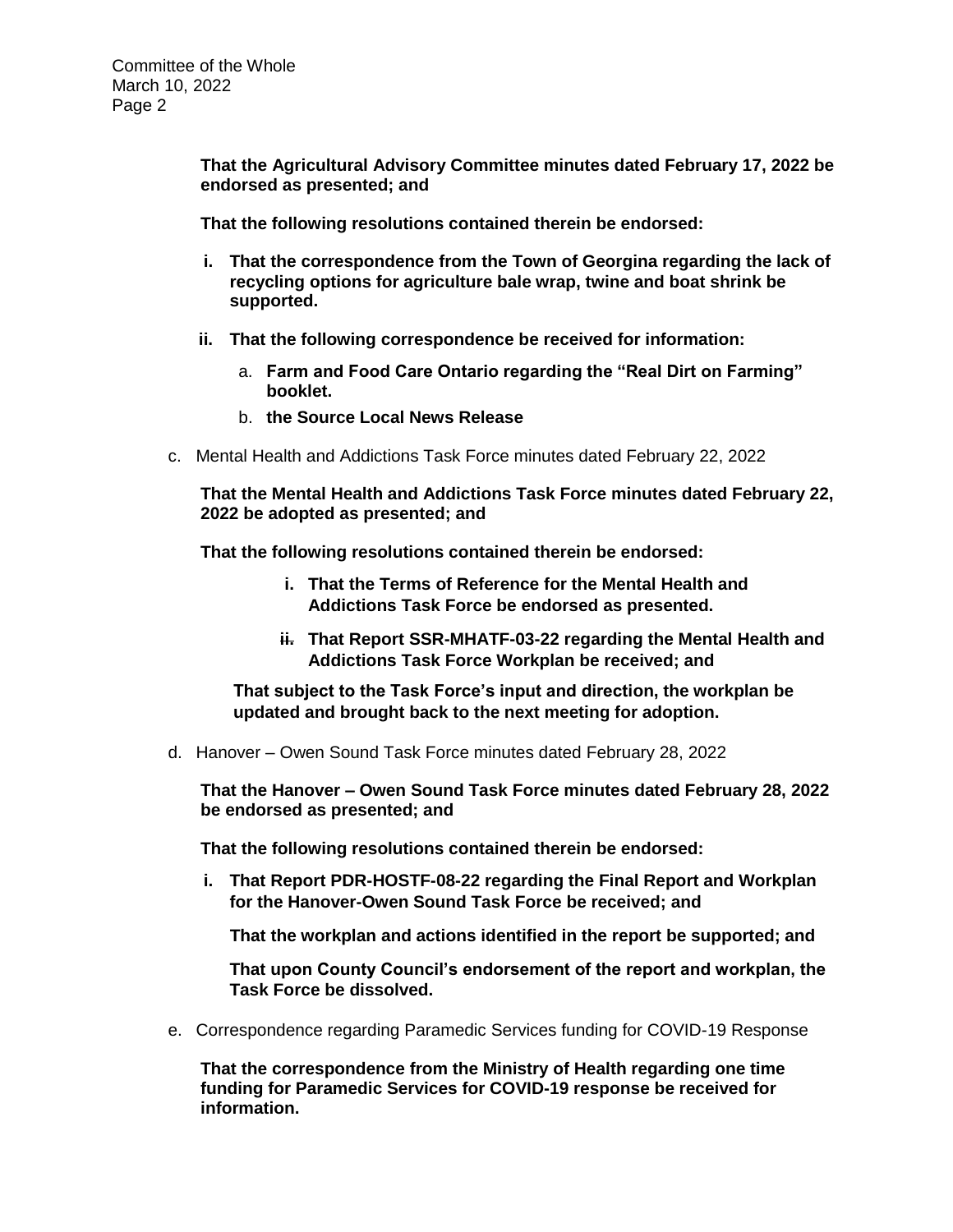Committee of the Whole March 10, 2022 Page 3

f. PSR-CW-02-22 Cardiac Monitor Defibrillator Sole Source Request

**That Report PSR-CW-02-22 be received; and** 

**That Zoll Medical Canada Inc. be approved as a single source supplier for the supply, delivery, maintenance and worry-free warranty of twenty (20) Cardiac Monitor/Defibrillators: and**

**That Zoll Medical Canada Inc. be approved for a 5-year term for the supply of the Cardiac Monitor Defibrillators as well as supplies and equipment.**

g. EDTC-CW-07-22 Grey Roots Roof Repairs

**That Report EDTC-CW-07-22 regarding repairs to the roof system at Grey Roots be received; and**

**That the repairs to roof Sections 4 and 5 be completed; and**

**That funding for the roof repairs be taken from any surplus realized in 2022 or if no surplus is realized, the funds be transferred from the Grey Roots Main Building Improvements Reserve.**

#### **6. Items For Direction and Discussion**

a. CCR-CW-04-22 Governance Information Report

**That Report CCR-CW-04-22 providing an overview of governance be received for discussion purposes; and**

**That this information report be brought back to the incoming 2023-2026 Council within the first two years of the term for consideration.**

b. EDTC-CW-06-22 Grey Roots Museum and Archives Operating Plan

**That Report EDTC-CW-06-22 regarding be received; and**

**That the Operating Plan be endorsed and progress updates be brought back to Council annually.**

c. Addendum to PDR-CW-10-21 Saugeen Cedar West

**That Addendum to Report PDR-CW-10-21 be received; and**

**That all written and oral submissions received on plan of subdivision 42T-2021-01 known as Saugeen Cedar Heights West were considered, the effect of which helped to make an informed recommendation and decision; and**

**That in consideration of the draft plan of subdivision application 42T-2021-01, for lands described as Part of Lots 9 and 10, Concessions 1 and 2 North of the Durham Road (NDR), Town of Hanover, geographic Township of Bentinck, the Grey County Committee of the Whole approves this plan of subdivision to create one hundred and fourteen (114) residential parcels, consisting of thirty-**